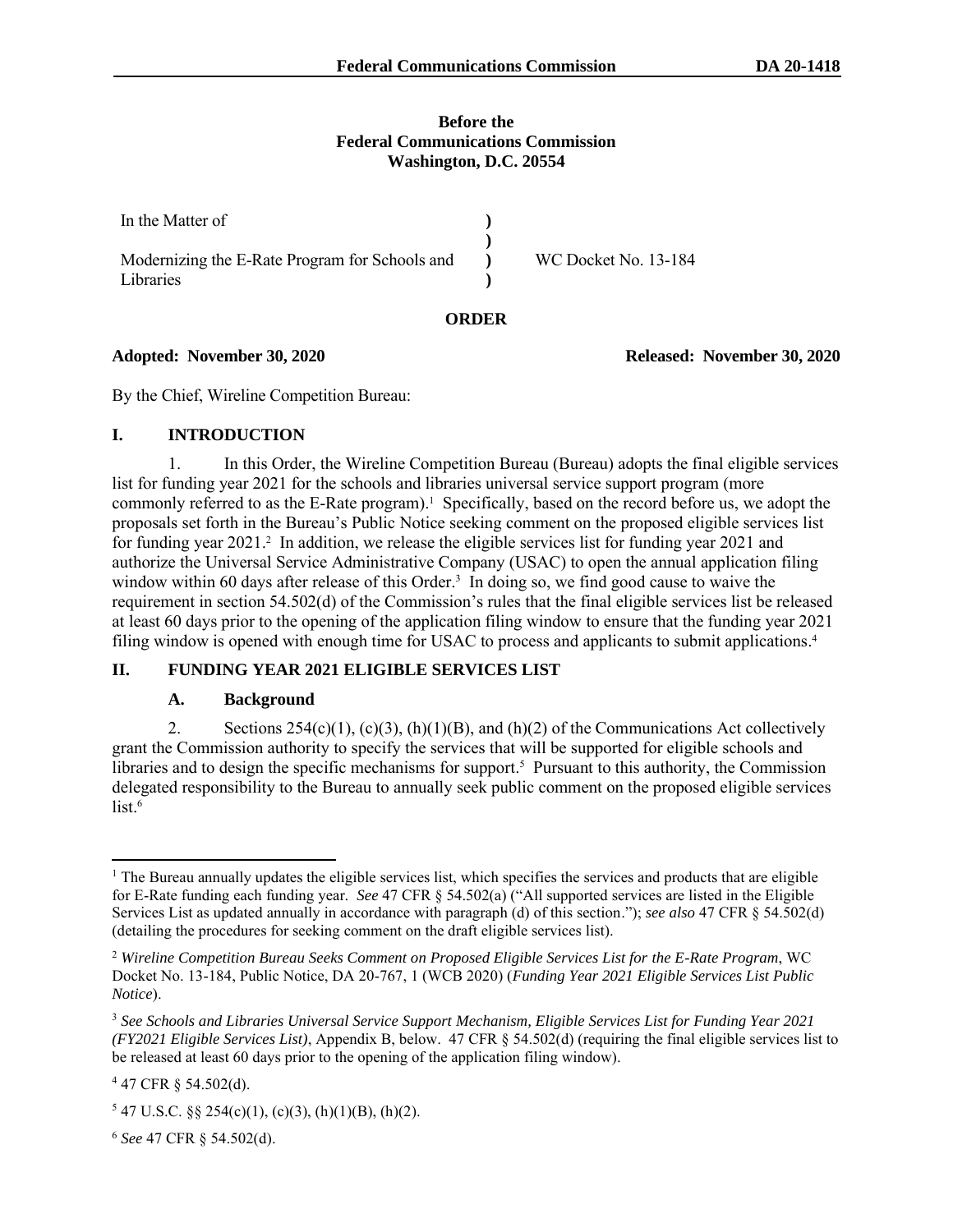3. In the *Funding Year 2021 Eligible Services List Public Notice*, we sought comment on the proposed eligible services list for funding year 2021.<sup>7</sup> In this regard, we identified two changes made between the funding year 2020 eligible services list and the proposed funding year 2021 eligible services list. First, under the "Eligibility Explanations for Certain Category One and Category Two Services" section, and consistent with the 2019 *Protecting Against National Security Threats Order*, we proposed adding a note to reflect the Commission's prohibition on the use of E-Rate funds to purchase or obtain any equipment or services produced or provided by a company that the Commission has designated as a national security threat to the integrity of communications networks or the communications supply chain. 8 Second, consistent with the 2019 *Category Two Report and Order*, we proposed adding language to the funding year 2021 eligible services list to reflect the Commission's adoption of school district-wide and library system-wide category two budgets effective in funding year 2021. <sup>9</sup> The comment cycle for the *Funding Year 2021 Eligible Services List Public Notice* closed on September 4, 2020.<sup>10</sup>

#### **B. Discussion**

4. As an initial matter, we waive the requirement in section 54.502(d) of the Commission's rules that the eligible services list be released at least 60 days prior to the opening of the application filing window.<sup>11</sup> Section 1.3 of the Commission's rules allows the Commission to waive a rule on its own motion for good cause shown.<sup>12</sup> To ensure that the application filing window opens with enough time to allow USAC to process and applicants to submit applications for funding year 2021, we find a waiver of our rule is appropriate and in the public interest.<sup>13</sup> In waiving our rule, we are particularly cognizant of the need to ensure both USAC and applicants have as much time as they had last year to process and submit applications as they continue to face the ongoing challenges and disruptions caused by the coronavirus (COVID-19) pandemic. We therefore find special circumstances to waive our rule.<sup>14</sup>

5. Next, having considered the record, we update the eligible services list for funding year 2021, which is attached as Appendix B to this Order, by adopting the two changes proposed in the *Funding Year 2021 Eligible Services List Public Notice*. We decline to make any further changes to the eligible services list for the reasons discussed below.

6. First, we add a note under the "Eligibility Explanations for Certain Category One and Category Two Services" section to reflect the Commission's prohibition on the use of E-Rate funds to

<sup>10</sup> Funding Year 2021 Eligible Services List Public Notice at 1. The Bureau received eight comments and ten reply comments in response to the *Funding Year 2021 Eligible Services List Public Notice*. Appendix A contains a list of the commenters and the acronyms, if any, used herein to refer to these commenters.

<sup>11</sup> *See* 47 CFR 54.502(d).

<sup>12</sup> See 47 CFR § 1.3. The Commission may exercise its discretion to waive a rule where the particular facts make strict compliance inconsistent with the public interest. *Northeast Cellular [Telephone](https://1.next.westlaw.com/Link/Document/FullText?findType=Y&serNum=1990047144&pubNum=350&originatingDoc=I95b9af8b51de11e287a9c52cdddac4f7&refType=RP&fi=co_pp_sp_350_1166&originationContext=document&transitionType=DocumentItem&contextData=(sc.Search)#co_pp_sp_350_1166) Co. v. FCC*, 897 F.2d 1164, 1166 (D.C. Cir. [1990\)](https://1.next.westlaw.com/Link/Document/FullText?findType=Y&serNum=1990047144&pubNum=350&originatingDoc=I95b9af8b51de11e287a9c52cdddac4f7&refType=RP&fi=co_pp_sp_350_1166&originationContext=document&transitionType=DocumentItem&contextData=(sc.Search)#co_pp_sp_350_1166) (*Northeast Cellular*). In addition, the Commission may take into account considerations of hardship, equity, or more effective implementation of overall policy on an individual basis. *Id.*

<sup>13</sup> *Id.* (The Commission may waive a rule when strict compliance does not serve the public interest.).

<sup>14</sup> *See*, *e.g*., *Category Two Report and Order*, 34 FCC Rcd at 11242-43, para. 62 (finding good cause to waive the 60-day rule for opening the filing window after issuance of the eligible services list to allow USAC and applicants with sufficient time to submit and process funding applications for funding year 2020).

<sup>7</sup> *Funding Year 2021 Eligible Services List Public Notice* at 1.

<sup>8</sup> *Id.*; *see also Protecting Against National Security Threats to the Communications Supply Chain Through FCC Programs*, WC Docket No. 18-89, PS Docket Nos. 19-351, 19-352, Report and Order, Further Notice of Proposed Rulemaking, and Order, 34 FCC Rcd 11423, 11433, para. 26 (2019) (*Protecting Against National Security Threats Order*); 47 CFR § 54.9.

<sup>9</sup> *Id.*; *see also Modernizing the E-Rate Program for Schools and Libraries*, WC Docket No. 13-184, Report and Order, 34 FCC Rcd 11219 (2019) (*Category Two Report and Order*).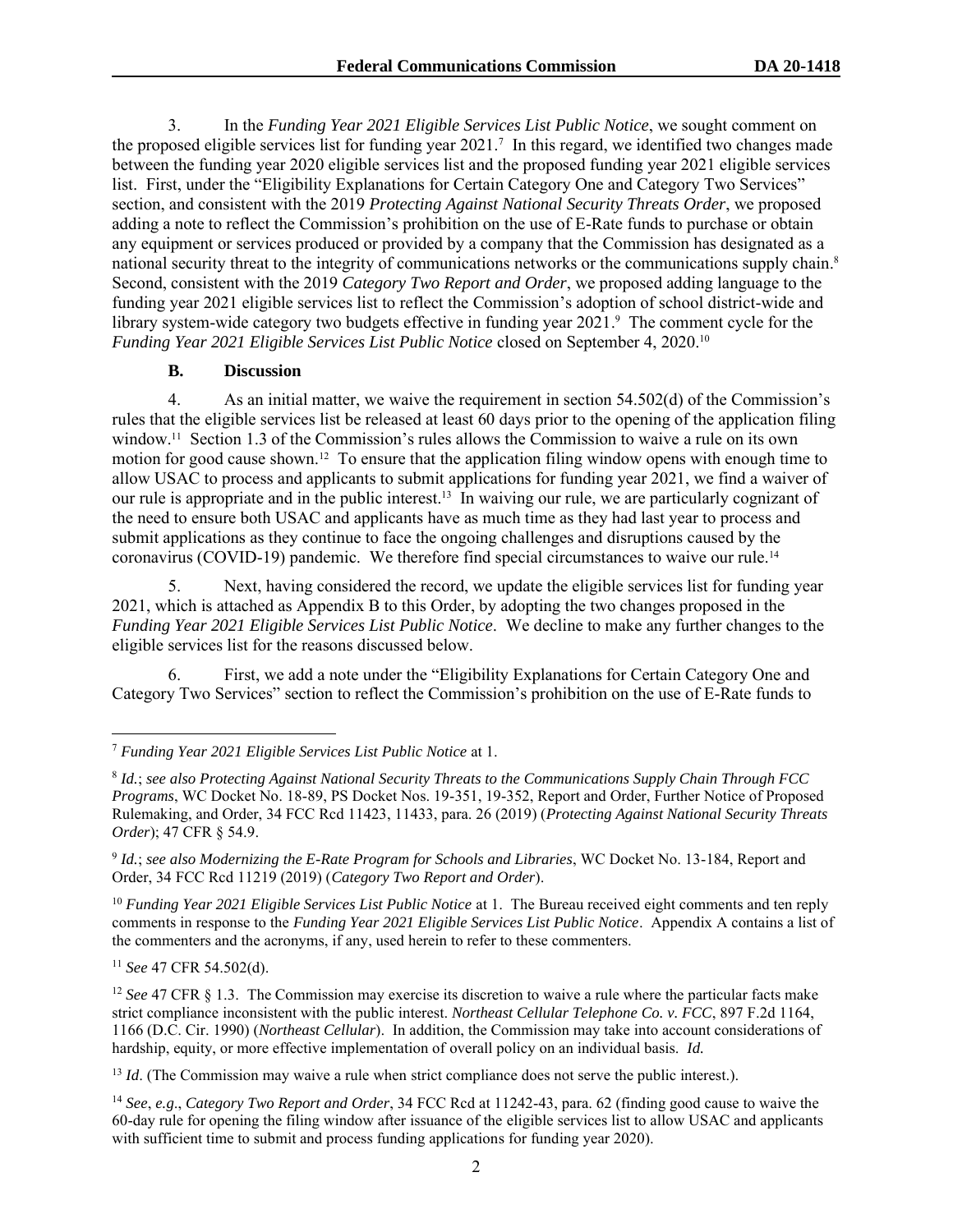purchase or obtain any equipment or services produced or provided by a covered company posing a national security threat to the integrity of communications networks or the communications supply chain. As we stated in the *Funding Year 2021 Eligible Services List Public Notice*, this change is consistent with the 2019 *Protecting Against National Security Threats Order*, where the Commission adopted a rule prohibiting the use of universal service support, including E-Rate funds, to purchase, obtain, maintain, improve, modify, or otherwise support equipment or services produced or provided by any covered companies designated by the Public Safety and Homeland Security Bureau, as well as their parents, affiliates, and subsidiaries. 15

7. Second, we add language to the eligible services list to reflect the Commission's decision in the 2019 *Category Two Report and Order* to move from entity-level budgets to school district-wide and library system-wide budgets, effective in funding year 2021.<sup>16</sup> We note that we received no comments objecting to either of these changes to the eligible services list.

8. Third, we decline several requests that are beyond the scope of this proceeding, including, for example, those requests to make off-campus use of E-Rate funded services and equipment eligible. 17 Consistent with section 254 of the Telecommunications Act directive that E-Rate support may only be used to "enhance… access to advanced telecommunications and information services for… school classrooms," we remind applicants that off-campus use of eligible services, even if used for an educational purpose, is generally ineligible for support.<sup>18</sup> Further, the eligible services list process "is limited to determining what services are eligible under the Commission's current rules and is generally not intended to be a vehicle for changing any eligibility rules."<sup>19</sup> Accordingly, we decline to address comments requesting that we add new services to the eligible services list. 20 We also decline to address

<sup>17</sup> *See, e.g.*, Letter from Tara Sweeney, Assistant Secretary, Indian Affairs, Department of Interior, to Marlene H. Dortch, Secretary, FCC, WC Docket No. 13-184, at 2-3 (filed Aug. 31, 2020) (Department of Interior *Ex Parte*) (requesting that the eligible services list be modified to support virtual learning activities, among other things); Des Plaines Public Library Comments at 1 (requesting that off-campus use of wireless hotspot devices and the monthly recurring service for such ineligible devices be made eligible); Fort Bend Independent School District Comments (requesting that hotspot equipment for home use be made eligible as a Category Two service and the monthly recurring service for hotspots eligible as a Category One service). Wireless data plans and air cards for mobile devices are only eligible when applicants have demonstrated that they are the most cost-effective option compared to a fixed wireless broadband connection. *See Modernizing the E-Rate Program for Schools and Libraries*, *Connect America Fund*, WC Dockets 13-184, 10-90, Second Report and Order and Order on Reconsideration, 29 FCC Rcd 15538, 15600, para. 156 (2014) (*2014 Second E-Rate Order*). Furthermore, remote, off-campus use of E-Rate funded services and equipment is generally ineligible. *See Modernizing the E-Rate Program for Schools and Libraries*, WC Docket No. 13-184, Order, 34 FCC Rcd 11959, 11967 (WCB 2019) (adopting the eligible services list for funding year 2020, which provides that "[o]ff-campus use, even if used for an educational purpose, is ineligible for support and must be cost-allocated out of any funding request"); 47 CFR § 54.504(e) (detailing the requirement to cost-allocate ineligible services from requests).

<sup>18</sup> 47 U.S.C. §§ 254(h)(1)(B), (h)(2); *see also* 47 CFR § 54.504(e) (detailing the requirement to cost-allocate ineligible services from funding requests).

<sup>19</sup> *See*, *e.g*., *Comment Sought on Draft Eligible Services List for Schools and Libraries Universal Service Support Mechanism*, CC Docket No. 02-6, Public Notice, 24 FCC Rcd 7422, 7423 (2009); *Wireline Competition Bureau Seeks Comment on Draft Eligible Services List for Schools and Libraries Universal Service Program*, CC Docket No. 02-6, Public Notice, 26 FCC Rcd 8714, 8718 (WCB 2011); *In the Matter of Schools and Libraries Universal Service Support Mechanism*, *A National Broadband Plan for our Future*, CC Docket No. 02-6, Order, 28 FCC Rcd 14583, 14588, para. 13 & n.37 (WCB 2013).

 $20$  Several commenters requested that the Commission make additional services eligible, including: (1) advanced network security and monitoring equipment and services, such as defense against distributed denial of service

(continued….)

<sup>15</sup> *Funding Year 2021 Eligible Services List Public Notice* at 1; *Protecting Against National Security Threats Order,* 34 FCC Rcd at 11433, para. 26.

<sup>16</sup>*See Category Two Report and Order*, 34 FCC Rcd at 11227-28, para. 22.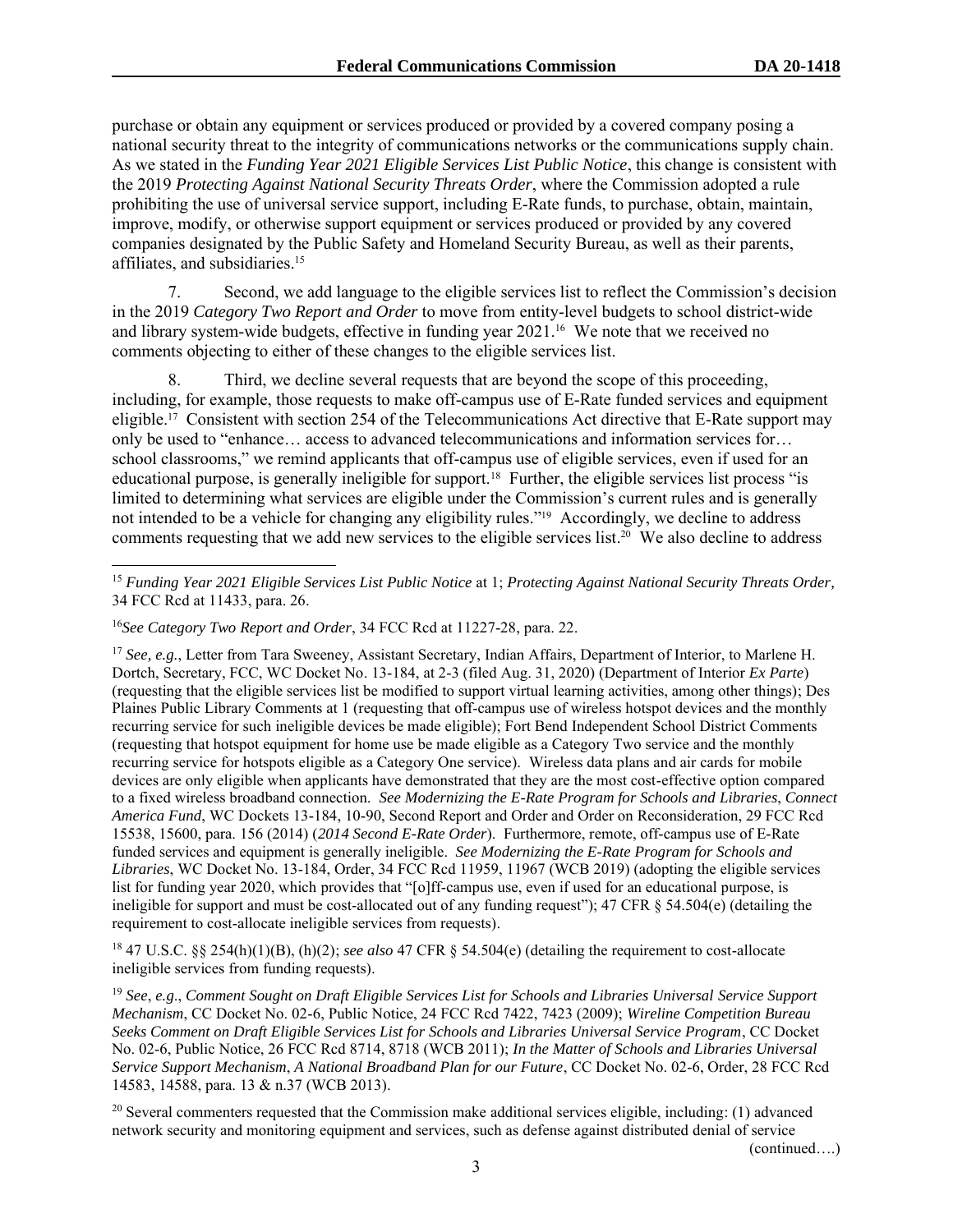comments that recommended changes to program forms, $^{21}$  which are the subject of a separate, on-going proceeding.<sup>22</sup>

#### **III. ORDERING CLAUSE**

9. ACCORDINGLY, IT IS ORDERED, that pursuant to the authority contained in sections 1 through 4, 254, 303(r), and 403 of the Communications Act of 1934, as amended, 47 U.S.C. §§ 151- 154, 254, 303(r), and 403, sections 0.91 and 54.502 of the Commission's rules, 47 CFR §§ 0.91 and 54.502, this Order is ADOPTED.

10. IT IS FURTHER ORDERED, that pursuant to the authority contained in sections 1 through 4 and 254 of the Communications Act of 1934, as amended, 47 U.S.C. §§ 151-154 and 254, and

<sup>21</sup> *See, e.g.*, ALA Reply Comments at 2 (requesting that the Commission change or eliminate the Category Two subcategories to improve the application process for schools and libraries, simplify the review and commitment process for USAC, and reduce delays and denials in funding commitments); Fortinet Comments at 2-3 (same); FFL Comments at 11-14 (same); Lake County Reply Comments at 1 (same). We further decline to address SECA's request to allow cabling between two different schools on the same campus to be requested as either a Category One service or a Category Two service. SECA Comments at 9-10. In the FY2018 ESL Order, we explained that Commission distinguished internal connections from wide area networks (WANs) and held that WANs "are not internal connections because they do not provide connections within a school or library." *Modernizing the E-Rate Program for Schools and Libraries*, WC Docket No. 13-184, Order, 32 FCC Rcd 7414, 7416, para. 7 (WCB 2017) (*FY2018 ESL Order*) (citing to *Federal-State Joint Board on Universal Service*, CC Docket Nos. 96-45, 96-262, 94- 1, 91-213, 95-72, Fourth Order on Reconsideration, Report and Order, 12 FCC Rcd 5318, 5440, para. 193 (1997) (*Fourth Order on Reconsideration*)). The Commission noted "connections between multiple instructional buildings on single school campus would constitute internal connections. Connections between separate schools, however, would not constitute internal connections and would instead be considered a part of a wide area network." *Id.* (citing to *Fourth Order on Reconsideration*, 13 FCC Rcd at 5440, para. 193, n.583).

<sup>22</sup> *See generally Wireline Competition Bureau and Office of the Managing Director Seek Comment on Improving FCC Form 470 Drop-Down Menu*, WC Docket No. 13-184, Public Notice, DA 19-986 (WCB 2019); *Wireline Competition Bureau and Office of the Managing Director Defer Changes to FCC Form 470 to Minimize Burdens on Schools and Libraries Impacted by COVID-19*, WC Docket No. 13-184, Public Notice, DA 20-598 (WCB 2020).

<sup>(</sup>DDoS) attacks and ransomware prevention and restoration services; (2) equipment and services necessary for compliance with the Children's Internet Protection Act (CIPA); and (3) redundant services in the event of a cyberattack. *See*, *e.g*., FFL Comments at 2-7, 11-14 (requesting that advanced network security and monitoring tools be eligible for support); FFL Reply Comments at 1-2 (same); ALA Reply Comments at 2-3 (same); Aruba Reply Comments at 1-2 (same); Cox Reply Comments at 1-3 (same); Fortinet Comments at 1 (same); Illinois Reply Comments at 2 (same); Lake County Reply Comments at 1 (same); SECA Comments at 10-11 (same); SECA Reply Comments at 2-3 (same); Talbot County Comments (requesting next generation firewalls be eligible for support); Anderson School District Comments (noting that the CIPA requires schools to purchase Internet filtering equipment and therefore should be eligible); Mount Vernon Reply Comments (requesting that redundant services be eligible for E-Rate funding in the event of a cyberattack); and Zachray Leiter Comments (same). In the 2019 *Category Two Report and Order*, the Commission declined to make additional services eligible under category two, including those it has either previously made ineligible or that the Commission has previously declined to make eligible. *Category Two Report and Order*, 34 FCC Rcd at 11219, para. 46 and n.122. In reaching this decision, the Commission noted that E-Rate eligible entities should continue to focus requests for category two funding on the internal connections that are truly necessary to deliver high-speed broadband to students and library patrons via local area networks and wireless local area networks. *Id.* We also note that the CIPA statute prohibits E-Rate funding from being used to pay for the equipment and services needed for CIPA compliance. *Federal-State Joint Board on Universal Service*, *Children's Internet Protection Act*, CC Docket No. 96-45, Report and Order, 16 FCC Rcd 8182, 8204 at paras. 54-55 (2001). We further note that redundant or duplicative services are ineligible for E-Rate support. *See Schools and Libraries Universal Support Mechanism*, CC Docket No. 02-6, Second Report and Order and Further Notice of Proposed Rulemaking, 18 FCC Rcd 9202, 9209-11, paras. 22-24 (2003) (declining to support duplicative services); *Requests for Review by Macomb Intermediate School District Technology Consortium, Schools and Libraries Universal Support Mechanism*, CC Docket No. 02-6, Order, 22 FCC Rcd 8771 (2007) (denying a request for review of the denial of support for redundant networks).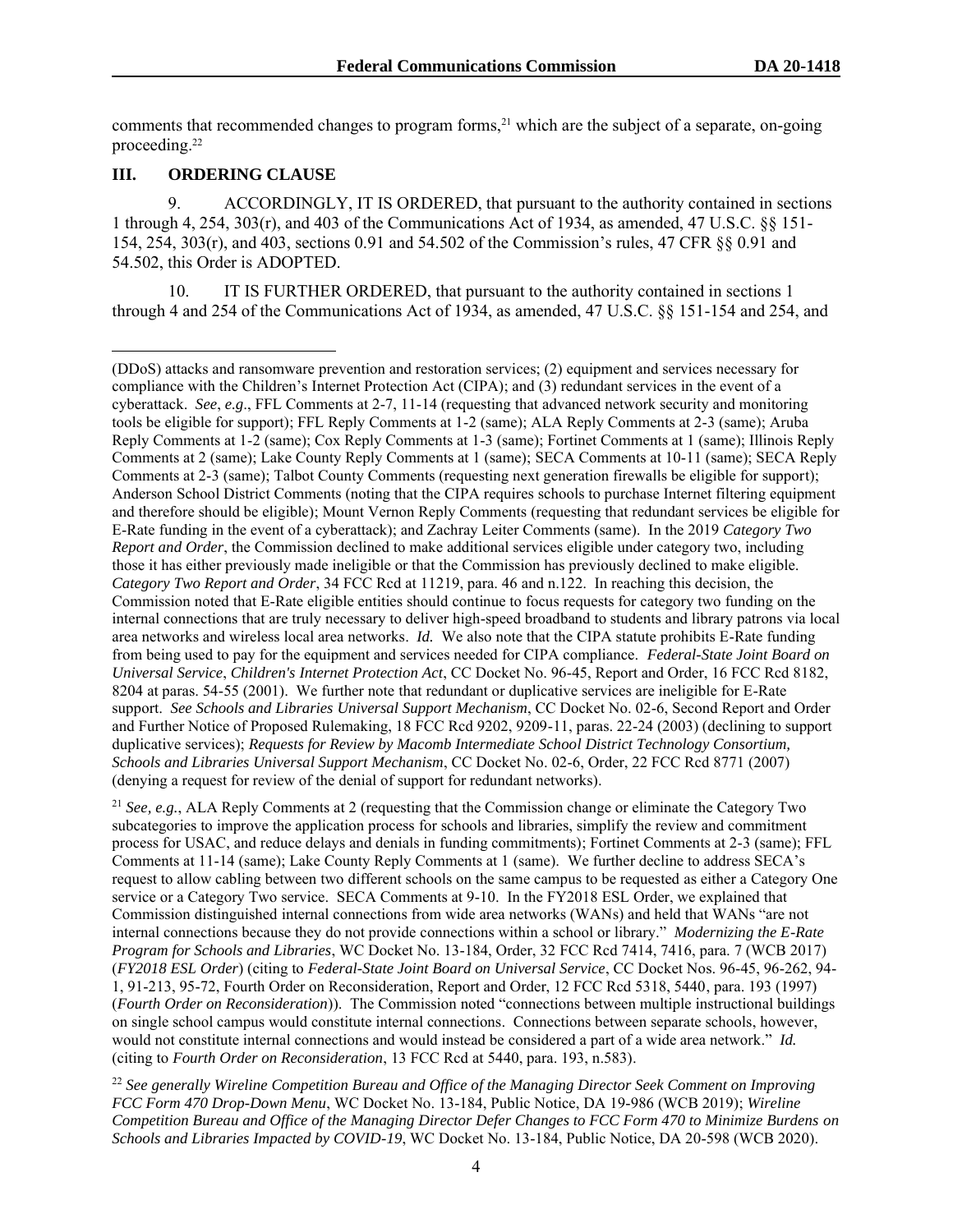pursuant to the authority in section 1.3 of the Commission's rules, 47 CFR § 1.3, that section 54.502(d), 47 CFR § 54.502(d) IS WAIVED, and such waiver SHALL BECOME EFFECTIVE upon release.

#### FEDERAL COMMUNICATIONS COMMISSION

Kris Anne Monteith Chief Wireline Competition Bureau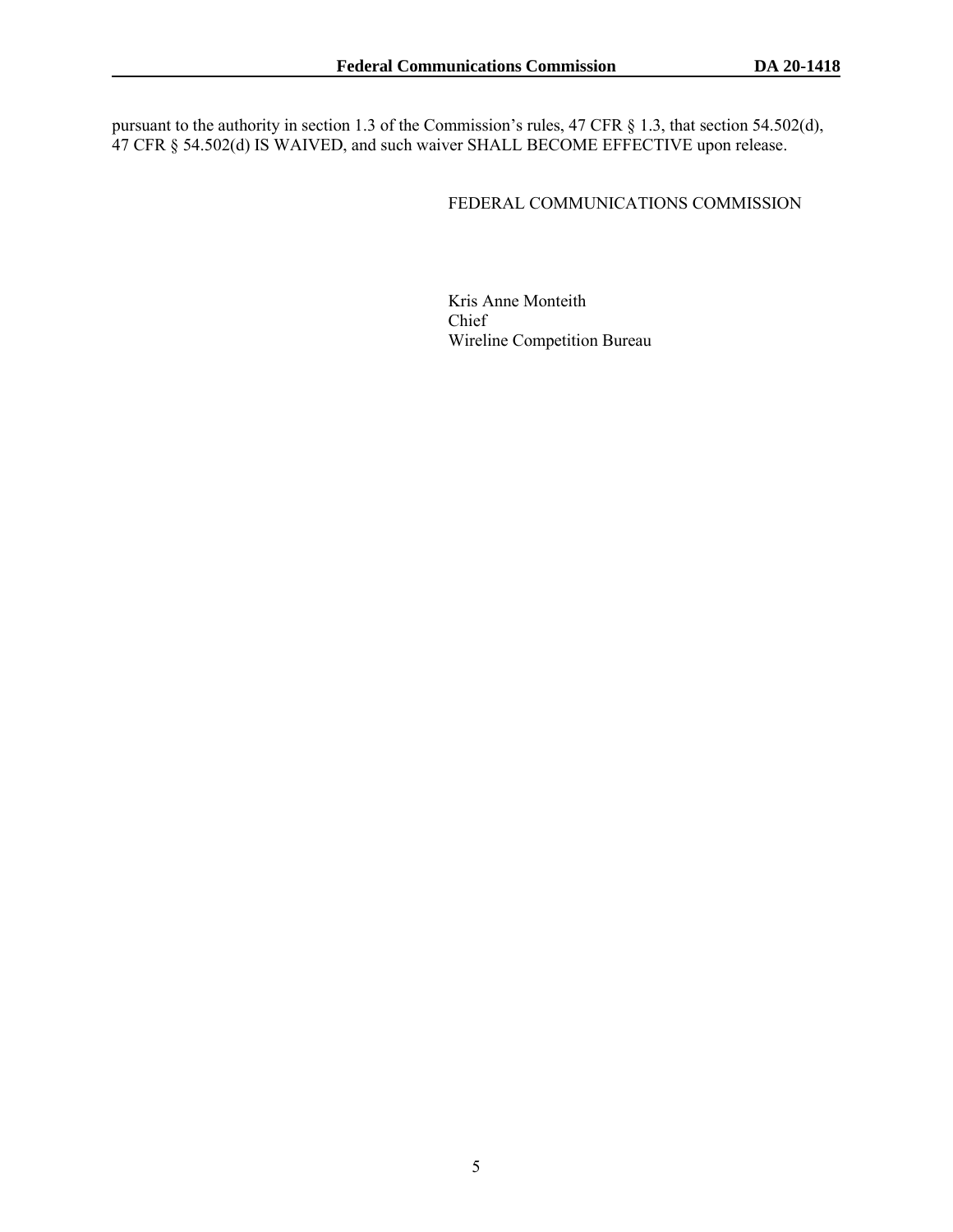# **APPENDIX A**

### **List of Commenters**

#### **Comments and Reply Comments in Response to the** *Funding Year 2021 Eligible Services List Public Notice*

#### **WC Docket No. 13-184**

#### **Commenters**

- 1. AdTec, Inc.
- 2. Anderson School District
- 3. Department of Interior
- 4. Des Plaines Public Library
- 5. Fort Bend Independent School District
- 6. Fortinet
- 7. Funds for Learning (FFL)
- 8. State E-rate Coordinators' Alliance (SECA)

## **Reply Commenters**

- 1. American Library Association (ALA)
- 2. Aruba, a Hewlett Packard Enterprise Company (Aruba)
- 3. Cox Communications (Cox)
- 4. Funds for Learning (FFL)
- 5. Illinois Office of Broadband
- 6. Lake County Public Library
- 7. Mount Vernon School District Director of Technology
- 8. SECA
- 9. Talbot County Public Schools
- 10. Zachray Leiter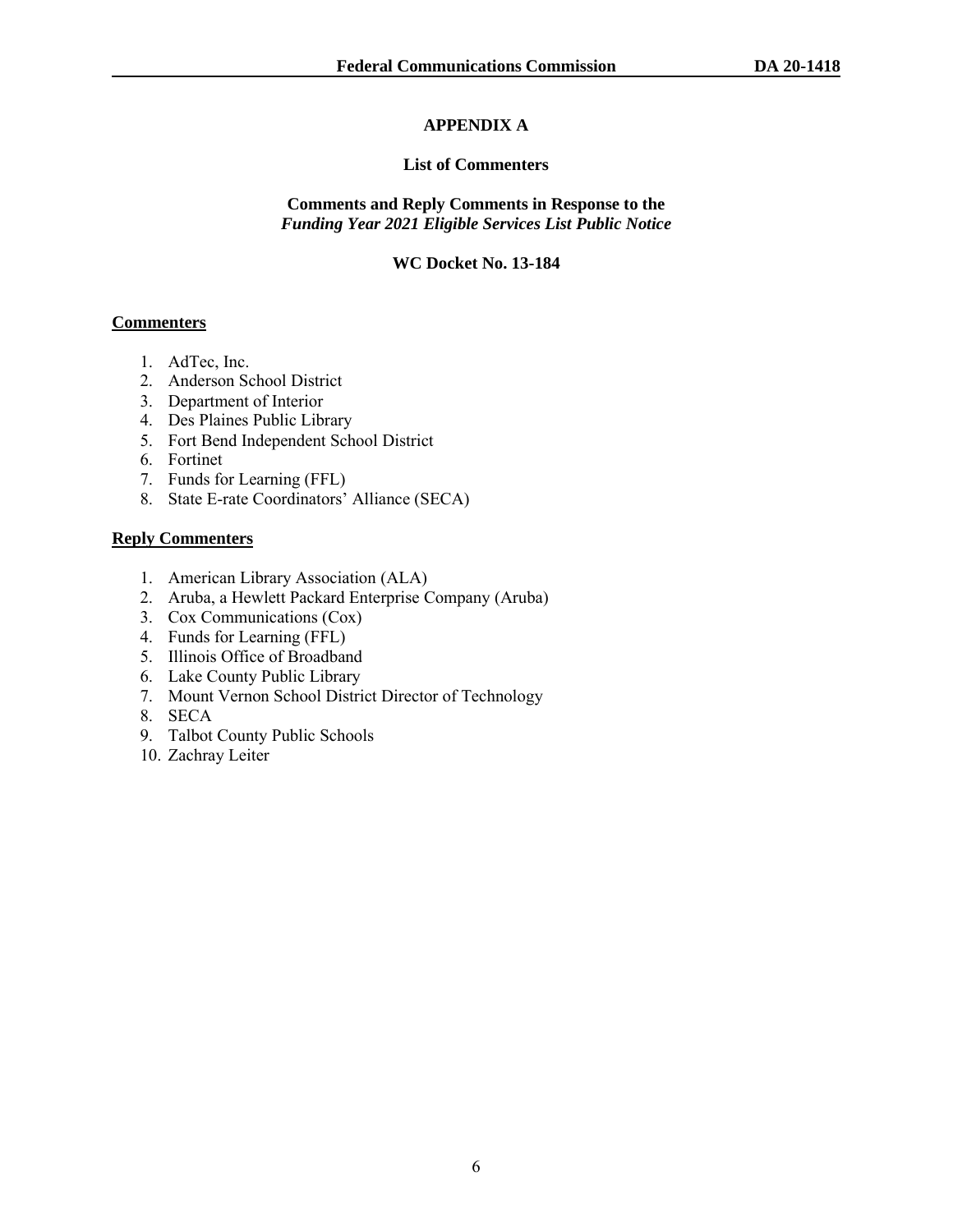## **APPENDIX B**

#### **Eligible Services List for Funding Year 2021 Schools and Libraries Universal Service Support Mechanism**

#### **WC Docket No. 13-184**

The Federal Communications Commission's (FCC) rules provide that all services that are eligible to receive discounts under the Schools and Libraries Universal Service Support Mechanism (otherwise known as the E-Rate program or E-Rate) are listed in this Eligible Services List (ESL). 47 CFR § 54.502(a). The E-Rate program is administered by the Universal Service Administrative Company (USAC). 47 CFR § 54.5. Eligible schools and libraries may seek E-Rate support for eligible Category One telecommunications services, telecommunications, and Internet access, and Category Two internal connections, basic maintenance, and managed internal broadband services as identified herein. 47 CFR §§ 54.500 *et seq*.

Additional guidance from USAC about the E-Rate application process and about eligible services, including a glossary of terms, is available at USAC's website at [https://www.usac.org/e-rate/applicant](https://www.usac.org/e-rate/applicant-process/before-you-begin/eligible-services-list/)[process/before-you-begin/eligible-services-list/.](https://www.usac.org/e-rate/applicant-process/before-you-begin/eligible-services-list/) The documents on USAC's website are not incorporated by reference into the ESL and do not bind the Commission. Thus, they will not be used to determine whether a service or product is eligible. Applicants and service providers may refer to those documents, but they should do so only for informal guidance. This ESL applies to funding requests for Funding Year (FY) 2021.

## **Category One**

The first category of supported services, Category One, includes the services needed to support broadband connectivity to schools and libraries. Eligible Category One services are listed in the entries for data transmission and/or Internet access. This category consists of the services that provide broadband to eligible locations including data links that connect multiple points, services used to connect eligible locations to the Internet, and services that provide basic conduit access to the Internet. With the exception of leased dark fiber and self-provisioned broadband networks, maintenance and technical support appropriate to maintain reliable operation are only eligible for support when provided as a component of these services.

#### **Data Transmission and/or Internet Access**

Data transmission and/or Internet access services are eligible in Category One. These services include:

- Asynchronous Transfer Mode (ATM)
- Broadband over Power Lines
- Cable Modem
- Digital Subscriber Line (DSL)
- DS-1 (T-1), DS-3 (T-3), and Fractional T-1 or T-3
- Ethernet
- Integrated Services Digital Network (ISDN)
	- o *Note*: Dedicated voice channels on an ISDN circuit are no longer eligible.
- Leased Lit Fiber
- Leased Dark Fiber (including dark fiber indefeasible rights of use (IRUs) for a set term)
- Self-Provisioned Broadband Networks (applicant owned and operated networks)
- Frame Relay
- Multi-Protocol Label Switching (MPLS)
- OC-1, OC-3, OC-12, OC-n
- **Satellite**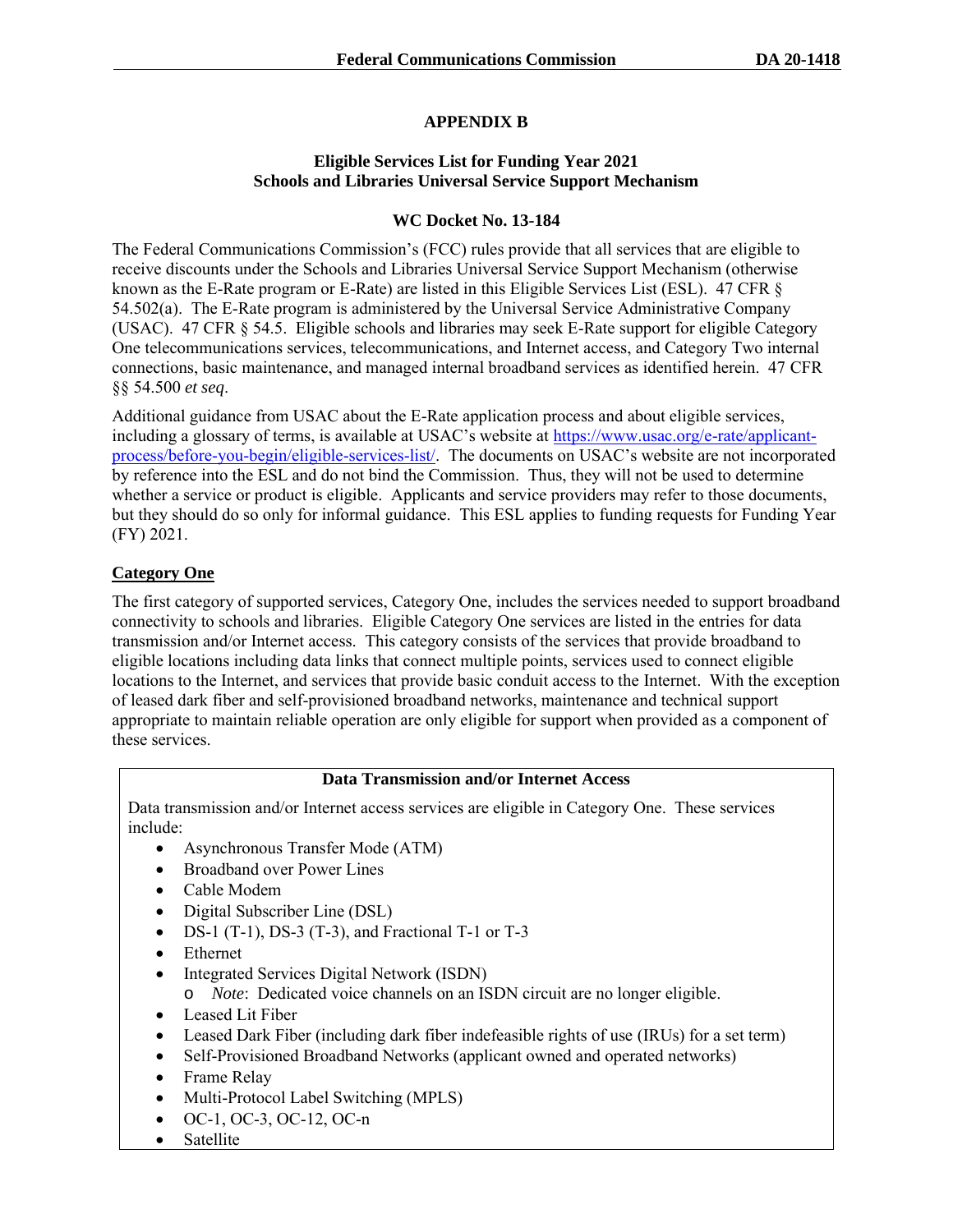- Switched Multimegabit Data Service
- Telephone dial-up
- Wireless (e.g., microwave)

*Notes:* (1) Eligible costs include monthly charges, special construction, installation and activation charges, modulating electronics and other equipment necessary to make a Category One broadband service functional ("Network Equipment"), and maintenance and operation charges. Network Equipment and maintenance and operation costs for existing networks are eligible. All equipment and services, including maintenance and operation, must be competitively bid.

(2) Applicants that seek bids for leased dark fiber must also seek bids for leased lit fiber service and fully consider all responsive bids. Similarly, applicants that seek bids for self-provisioned broadband networks must also seek bids for the needed connectivity via services provided over third-party networks, and fully consider all responsive bids.

(3) Applicants may seek special construction funding for the upfront, non-recurring costs for the deployment of new or upgraded facilities. The eligible components of special construction are construction of network facilities, design and engineering, and project management.

(4) Staff salaries and labor costs for personnel of the applicant or underlying beneficiary are not E-Rate eligible.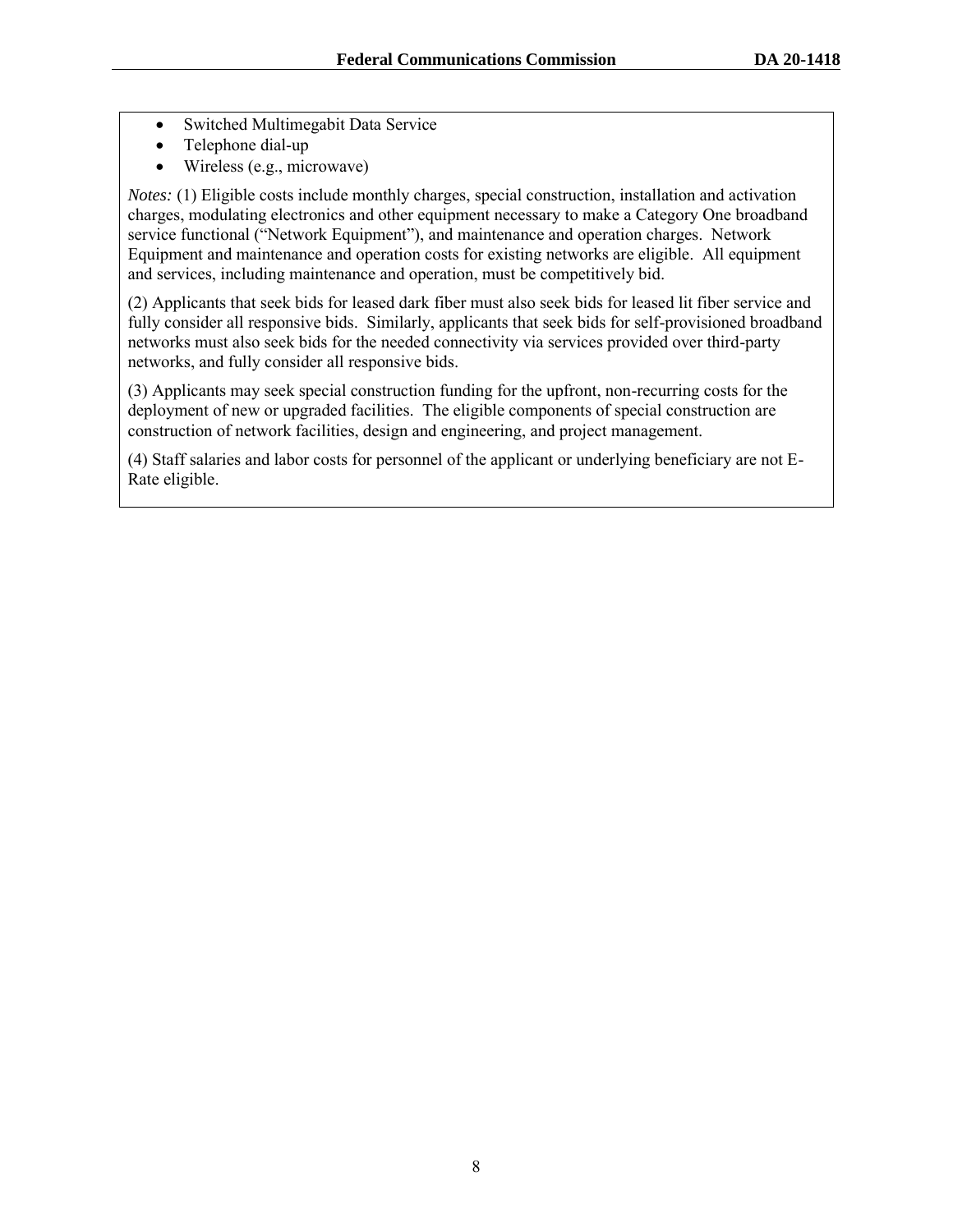## **Category Two**

The second category of equipment and services eligible for E-Rate support, Category Two, includes the internal connections needed for broadband connectivity within schools and libraries. Support is limited to the internal connections necessary to bring broadband into, and provide it throughout, schools and libraries. These are broadband connections used for educational purposes within, between, or among instructional buildings that comprise a school campus (as defined below in the section titled "Eligibility Explanations for Certain Category One and Category Two Services") or library branch, and basic maintenance of these connections, as well as services that manage and operate owned or leased broadband internal connections (e.g., managed internal broadband services or managed Wi-Fi). Category Two support is subject to district- or library system-wide budgets as set forth in 47 CFR § 54.502. The eligible components and services in Category Two are.

#### **Eligible Broadband Internal Connections**

- Antennas, connectors, and related components used for internal broadband connections
- Cabling
- Caching
- Firewall services and firewall components separate from basic firewall protection provided as a standard component of a vendor's Internet access service
- Racks
- Routers
- **Switches**
- Uninterruptible Power Supply (UPS)/Battery Backup
- Access points used in a local area network (LAN) or wireless local area network (WLAN) environment (such as wireless access points)
- Wireless controller systems
- Software supporting the components on this list used to distribute high-speed broadband throughout school buildings and libraries (applicants should request software in the same category as the associated service being obtained or installed)

*Notes*: (1) Functionalities listed above that can be virtualized in the cloud, and equipment that combines eligible functionalities, like routing and switching, are also eligible.

(2) A manufacturer's multi-year warranty for a period up to three years that is provided as an integral part of an eligible component, without a separately identifiable cost, may be included in the cost of the component.

(3) Caching is defined as a method that stores recently accessed information. Caching stores information locally so that the information is accessible more quickly than if transmitted across a network from a distance. A caching service or equipment that provides caching, including servers necessary for the provision of caching, is eligible for funding.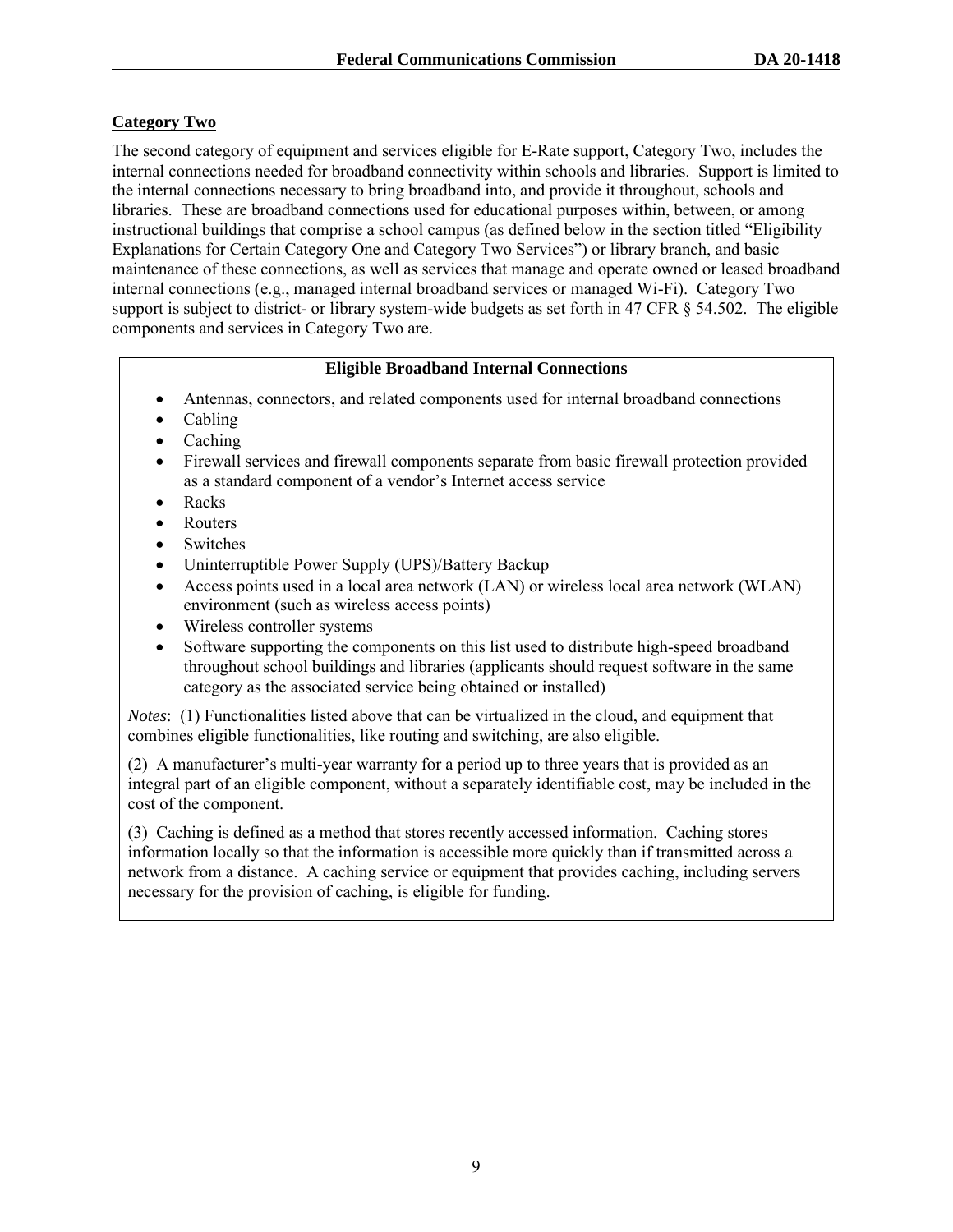### **Eligible Managed Internal Broadband Services**

- Services provided by a third party for the operation, management, and monitoring of eligible broadband internal connections are eligible managed internal broadband services (e.g., managed Wi-Fi).
- E-Rate support is limited to eligible expenses or portions of expenses that directly support and are necessary for the broadband connectivity within schools and libraries. Eligible expenses include the management and operation of the LAN/WLAN, including installation, activation, and initial configuration of eligible components and on-site training on the use of eligible equipment.
- In some eligible managed internal broadband services models, the third-party manager owns and installs the equipment and school and library applicants lease the equipment as part of the managed services contract. In other cases, the school or library may own the equipment, but have a third party manage the equipment for it.

#### **Basic Maintenance of Eligible Broadband Internal Connections**

E-Rate support is available for basic maintenance and technical support appropriate to maintain reliable operation when provided for eligible broadband internal connections.

The following basic maintenance services are eligible:

- Repair and upkeep of eligible hardware
- Wire and cable maintenance
- Configuration changes
- Basic technical support including online and telephone-based technical support
- Software upgrades and patches including bug fixes and security patches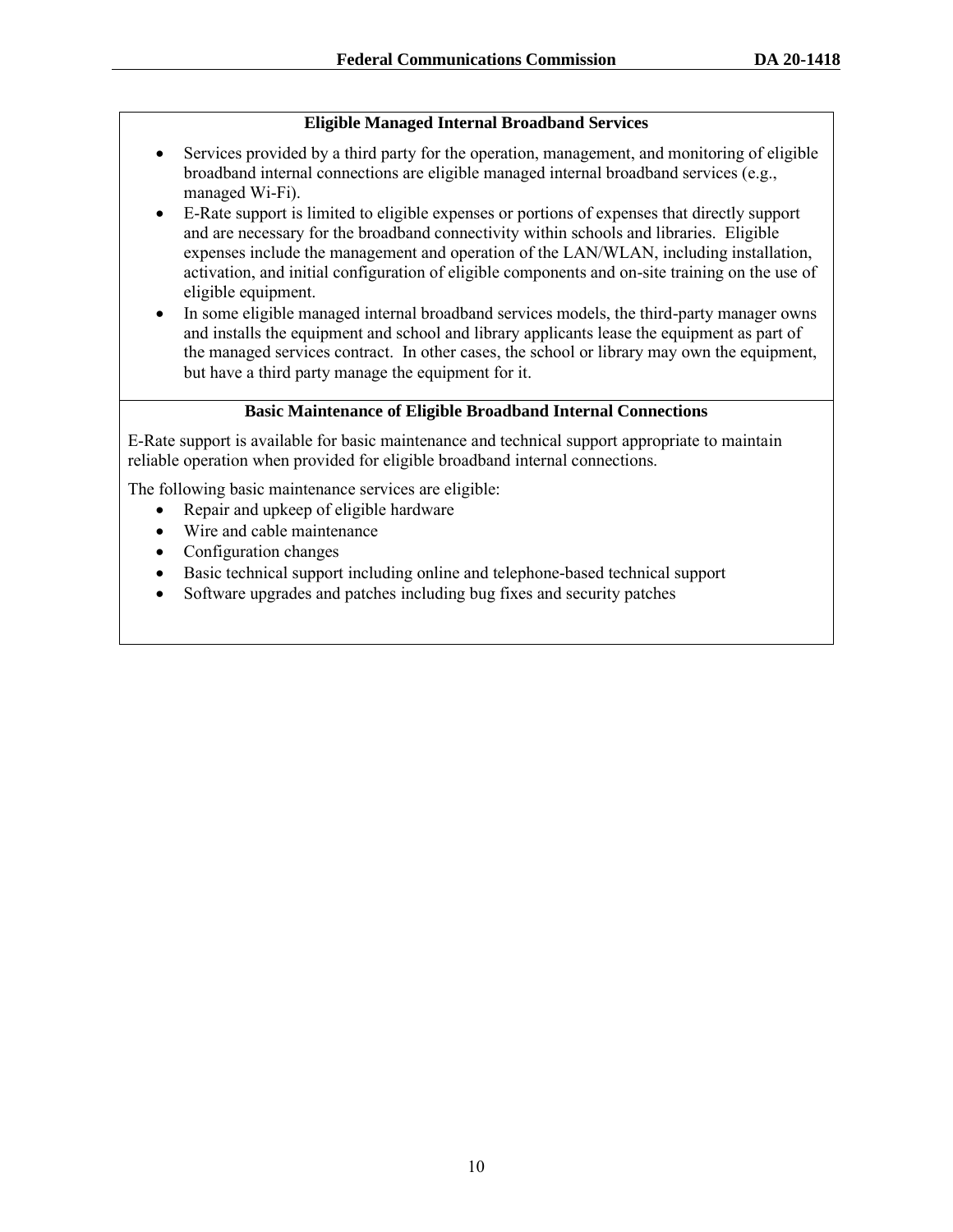#### **Eligibility Limitations for Category Two Services**

**Eligibility limitations for managed internal broadband services** – The equipment eligible for support as part of a managed internal broadband service may include only equipment listed above as broadband internal connections. Upfront charges that are part of a managed service contract are eligible for E-Rate support except to the extent that the upfront charges are for any ineligible internal connections (e.g.*,* servers other than those that are necessary to provide caching), which, if included in the contract, must be cost allocated out of any funding request.

**Eligibility limitations for basic maintenance** – Basic maintenance is eligible for support only if it is a component of a maintenance agreement or contract for eligible broadband internal connections. The agreement or contract must specifically identify the eligible internal connections covered, including product name, model number, and location. Support for basic maintenance will be paid for the actual work performed under the agreement or contract. Support for bug fixes, security patches, and technical support is not subject to this limitation.

Basic maintenance does not include:

- Services that maintain ineligible equipment
- Upfront estimates that cover the full cost of every piece of eligible equipment
- Services that enhance the utility of equipment beyond the transport of information, or diagnostic services in excess of those necessary to maintain the equipment's ability to transport information
- Network management services, including 24-hour network monitoring
- On-site technical support (i.e., contractor duty station at the applicant site), unless applicants present sufficient evidence of cost-effectiveness
- Unbundled warranties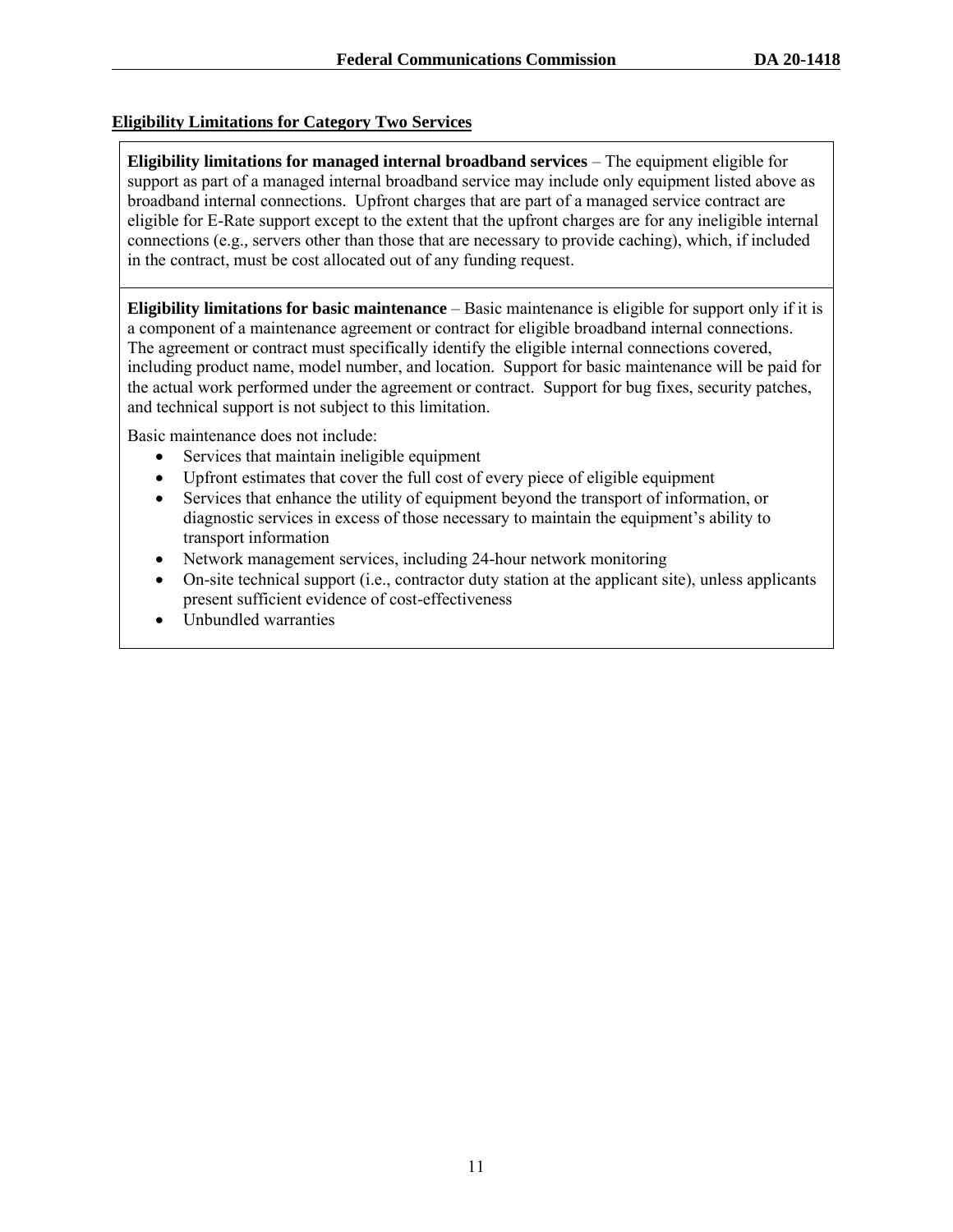#### **Eligibility Explanations for Certain Category One and Category Two Services**

**Note**: Equipment or services produced or provided by a company that the FCC has designated as a national security threat to the integrity of communications networks or the communications supply chain are not eligible for E-Rate support. 47 CFR § 54.9(a).

**Internet access/ISP service** – Eligible Internet access services may include features such as basic firewall protection, domain name service, and dynamic host configuration when these features are provided as a standard component of a vendor's Internet access service. Firewall protection that is provided by a vendor other than the Internet access service provider or priced out separately will be considered a Category Two internal connections component. Examples of items that are ineligible components of Internet access services include applications, content, e-mail, and end-user devices and equipment such as computers, laptops, and tablets.

**Wireless services and wireless Internet access** – As clarified in the *2014 Second E-Rate Order* (FCC 14-189), data plans and air cards for mobile devices are eligible only in instances when the school or library seeking support demonstrates that the individual data plans are the most costeffective option for providing internal broadband access for mobile devices at schools and libraries. Applicants should compare the cost of data plans or air cards for mobile devices to the total cost of all components necessary to deliver connectivity to the end user device, including the cost of data transmission and/or Internet access to the school or library. Seeking support for data plans or air cards for mobile devices for use in a school or library with an existing broadband connection and WLAN implicates the E-Rate program's prohibition on requests for duplicative services.

Off-campus use, even if used for an educational purpose, is ineligible for support and must be cost allocated out of any funding request.

Managed internal broadband services, such as managed Wi-Fi, are eligible only for Category Two support.

**Connections between buildings of a single school** – The classification of connections between multiple buildings of a single school is determined by whether the buildings are located on the same campus. A "campus" is defined as the geographically contiguous grounds where the instructional buildings of a single eligible school are located. A single school may have multiple campuses if it has instructional buildings located on grounds that are not geographically contiguous. Different schools located on the same grounds do not comprise a single campus. The portion of the grounds occupied by the instructional buildings for each school is a campus for that school.

- Connections between buildings on different campuses of a single school are considered to be Category One data transmission services.
- Connections between different schools with campuses located on the same property (e.g., an elementary school and middle school located on the same property) are considered to be Category One data transmission services, unless they share the same building.
- Connections between buildings of a single school on the same campus are considered to be Category Two internal connections.

**Network equipment with mixed eligibility** – On-premises equipment that connects to a Category Two-eligible LAN is eligible for Category One support if it is necessary to make a Category One broadband service functional. If the price for components that enable the LAN can be isolated from the price of the components that enable the Category One service, those costs should be cost-allocated out of the Category One funding request.